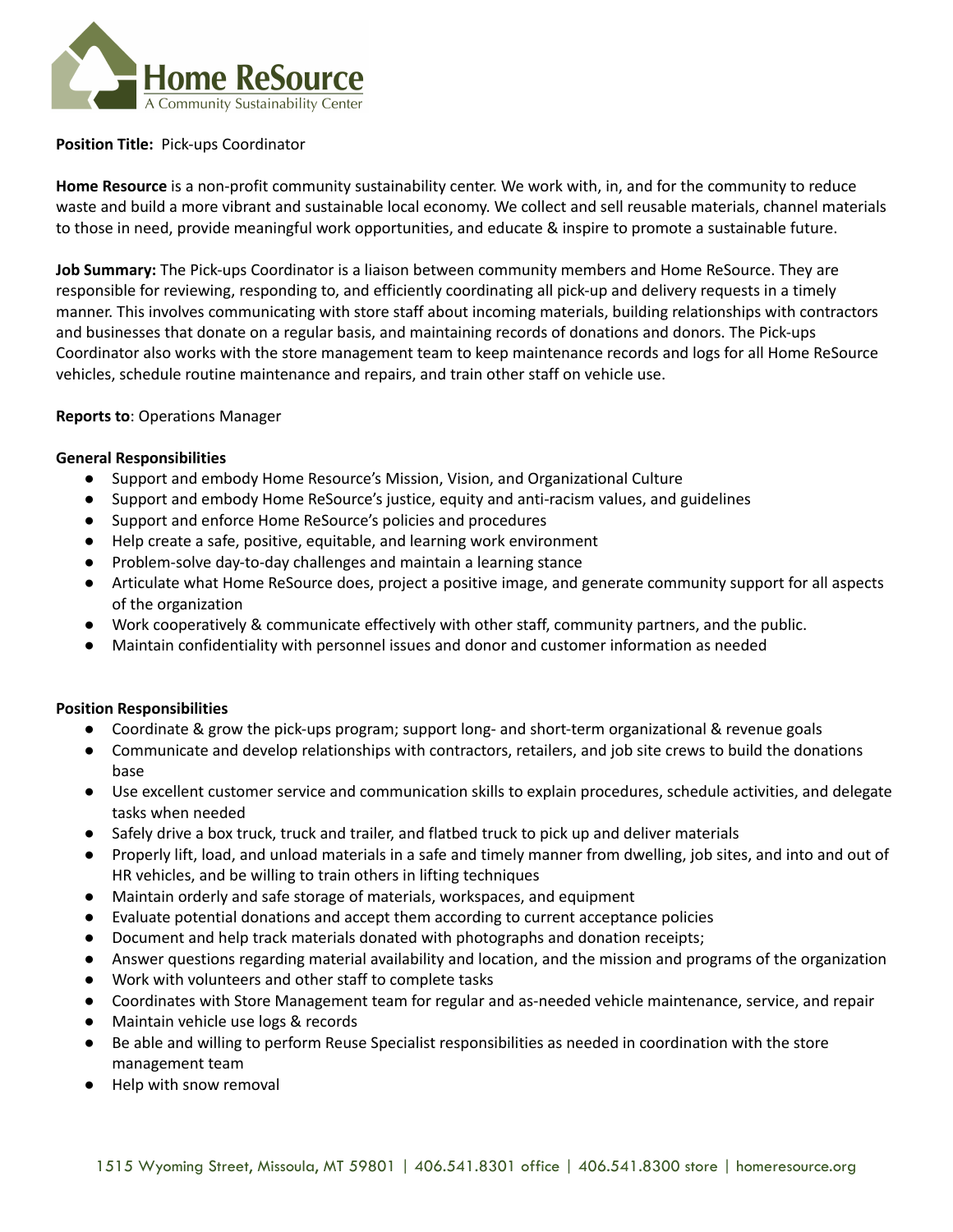# **Skills Required**

- Perform basic emergency repairs, such as changing tires
- Read & interpret maps, follow written & verbal geographic directions; find the safest and most economical routes
- Familiarity with building materials use, reuse, and pricing
- Problem-solving, team-building, and conflict resolution skills
- Competence in the safe operation of forklifts and most power tools
- Interpersonal skills and ability to positively communicate with all people where they are at

## **Essential Functions**

- Organized and reliable in returning calls and emails, while prioritizing multiple tasks
- Ability to lift and move heavy and awkward building materials
- Ability to sit and stand for long periods of time, and able to work 10-hour days

# **Minimum Qualifications**

- MT driver's license and a clean driving record
- Experience driving a delivery truck

# **Preferred Qualifications**

- Experience with operation and maintenance of vehicles
- Experience with pickups or deliveries and safely securing, transporting, loading, and unloading materials
- Familiarity with green and reuses building materials and techniques, and sustainability
- Proficient with Windows-based software (Word, Excel, Email, and Internet), phone or digital photography
- Enjoy working with people, eager to develop and grow the program

## **Hours/Week:** 37- 40 hours/week, \$16:00 to \$17.50/HR DOE

**Benefits:** Generous paid vacation and holidays, paid family medical leave time, dental & vision insurance, additional wellness benefits, simple IRA Match or HSA Contribution, sustainable commuter benefit, up to 12 paid community volunteer hours per year, and more.

# **Skill Development and Performance Reviews**

Home ReSource employees participate in all in-house trainings, and management-level staff attends at least one outside professional development opportunity each year. All Home ReSource employees undergo an annual performance review that includes feedback from supervisors, supervisees, and peers.

**How to Apply:** Submit a resume and cover letter to jobs@homeresource.org by June 30, 2022. The position will be open until filled. Applications are reviewed upon submission. No phone calls, please. The requirements listed in our job descriptions are guidelines, not hard and fast rules, and if you have 75% of the qualifications listed, we encourage you to apply.

Home ReSource will conduct background checks on all final candidates, and offers of employment are contingent upon those results.

In order to provide equal employment and advancement opportunities to all individuals, employment decisions at Home ReSource will be based on merit, qualifications, and abilities. Home ReSource does not discriminate in employment opportunities or practices because of race, color, national origin, religion, sex, sexual orientation, gender identity, gender *expression, age, marital status, military status, or mental or physical disability.*

Home ReSource is committed to providing a safe environment that is free of discrimination and harassment. It is against Home Resource's policy to engage in verbal or physical conduct that denigrates or shows hostility or aversion toward any individual because of their race, color, national origin, religion, sex, sexual orientation, gender identity, gender expression,